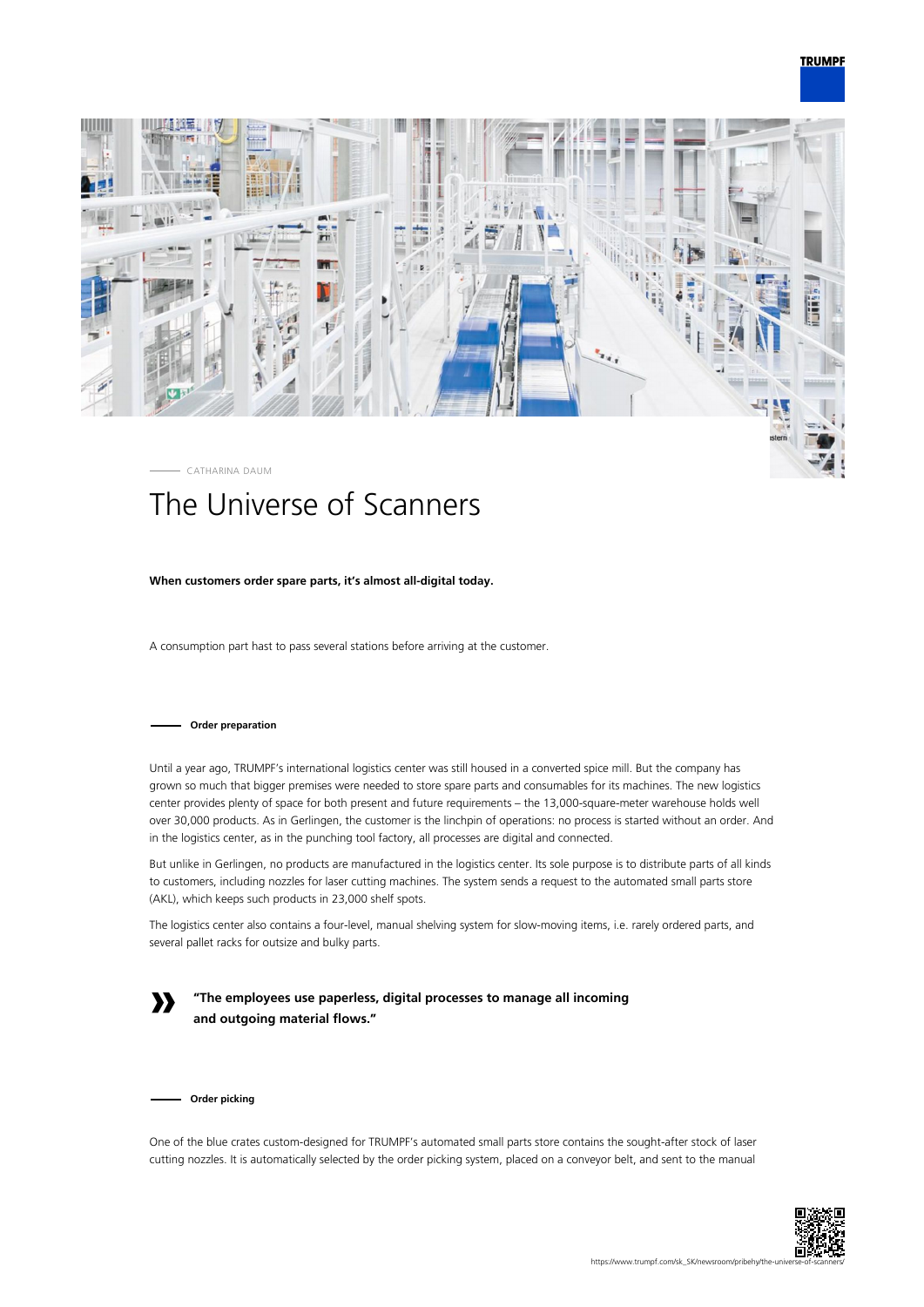

order picking station. With the support of a luminous display and a picture of the ordered product on his monitor, an employee takes out the required number of nozzles, clicks on a button to confirm this action, and the crate is sent back to its storage location.

### **Packing**

The blue crate containing the ordered laser nozzles has arrived at the packaging station, after traversing the building on a conveyor belt. The distance traveled depends on the number of other orders being processed at the same time, and which ones have priority. The logistics center is very flexible in this respect: an ingenious combination of automated and manual warehouse management processes makes it possible to respond rapidly to changes such as fluctuating order volumes and still deliver the merchandise as quickly as possible.



The new TRUMPF logistics center has a surface area of 13,000 square meters, a ceiling height of 18 meters, and delivers more than 60,000 stock items per month.



Order Preparation. Picture: Claus Morgenstern Order Picking. Picture: Claus Morgenstern



The automated small parts store (AKL) keeps products in 23,000 shelf spots. Picture: Claus Morgenstern





Packing. Picture: Claus Morgenstern

#### **Checkout**

Once the goods have been neatly packed and labeled, the scanner is used one last time to check out the package. This is the key feature of the new processes: every time a product is moved from place to place, every time it is handled in the warehouse, the action is recorded using the scanner. This makes everything transparent, and above all absolutely reliable. To expedite the packages without delay, the number of goods receiving and dispatch gates has been increased to fourteen in the new warehouse, as opposed to three in the old one. And this is where the laser cutting nozzles embark on the last leg of their journey.